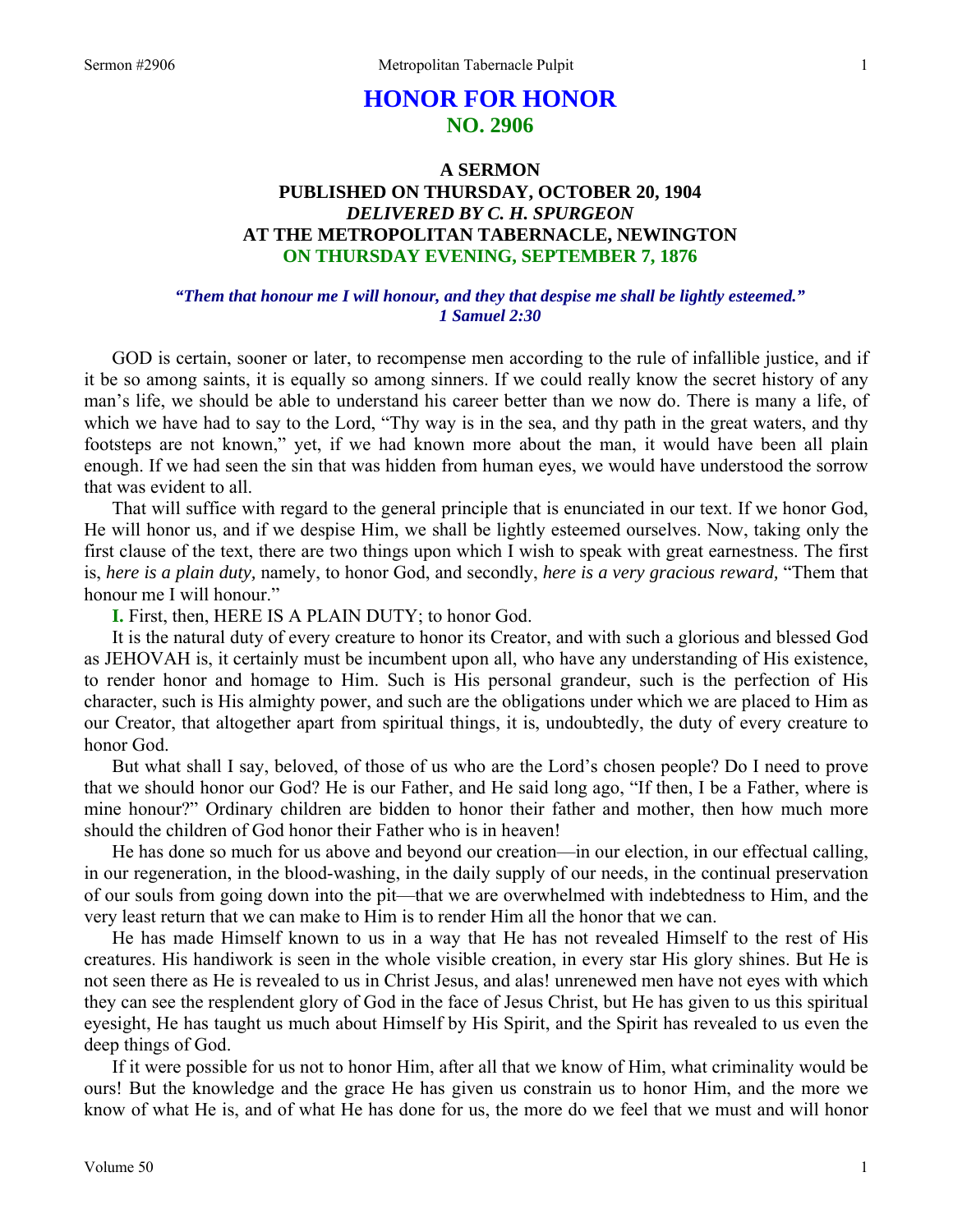Him. Glory be unto Thy holy name, O gracious Father, that, in our inmost spirits, we do adore, and honor, and worship Thee at this moment, and by Thy grace, we will do so till time shall be no more!

I hope you see clearly that it is your duty to honor God, so let us inquire in what way that duty comes home to each one of us. First, I think that we are to honor God *by confessing His deity in all our prayers, and praises, and indeed, at all times.* May none of us ever fall into the various heresies which some have held concerning the persons of the blessed Trinity in Unity! Of all errors, these most closely touch the very vitals of true religion.

I suppose, if any man looks long into the doctrine of the Trinity, he will be like one who gazes upon the sun, and will be apt, first, to be dazzled, and then, to be blinded by the excessive light. If a man asks that he may understand this great mystery, and refuses to believe until he does comprehend it, then he will be blinded, most assuredly.

How can you, O man, hold the sea in the hollow of your hand, and how can you see God's face and yet live? Do you marvel that your mind staggers under the load that you do try to put upon it, and that your reason begins to reel? We cannot comprehend God, but we can honor the Father by worshipping Him, and honor the Son by adoring Him, and honor the Holy Spirit by paying homage, and reverence, and glory unto Him, and never countenancing in our spirit, any error which would detract from the glory of Father, Son, or Holy Spirit, for if we do, we shall not obtain the blessing promised in our text, "Them that honour me I will honour."

God save us from believing any doctrines which cast reflections upon our Lord Jesus Christ, or upon the Divine Spirit! I am afraid that the church of Christ has never yet sufficiently honored the Spirit of God, and that, in the ministry of the present day, there is such a general ignoring of the Holy Spirit and His work that many hearers might say, as those disciples at Ephesus did, "We have not so much as heard whether there be any Holy Ghost." If that is the case, it ought to be repented of, and avoided in the future, for you may depend upon it that honoring the Triune God is absolutely essential to obtaining the blessing promised in our text, "Them that honour me I will honour."

Secondly, we can do this *by confessing the dominion of God,* and proving the reality of our confession by yielding obedience to Him. It is no use for you to say, "I honor God," and yet to continue to live contrary to His law. If we do honor Him, we shall seek to obey His commandments, and though, by reason of infirmity, we shall fall short of the perfection of obedience, we shall honor the Lord by weeping over our imperfections.

We shall not quarrel with the requirements of God's commands, but we shall ask the Holy Spirit to help us to be conformed to them. That man does not honor God, who goes picking and choosing among the divine precepts, attending to one, but not to another. He is not honoring God who does not render obedience to His will in all things—the social duties that appertain to the hearth and home, the duties that are associated with the church of God, and the duties which concern the common life of ourselves and others. It is never right to offer to God a sacrifice stained with the blood of a duty, and it is by endeavoring to be obedient to the Lord in all respects that our desire to honor Him is to be proved.

If there is anything about the Lord's will that you do not like, my dear brother, that is a point in which you are wrong. It is an indication of the true state of your soul when there is any divine precept against which you kick, and you should pray very fervently that you may overcome that sin, and be conformed to the Lord's will in all things, for unless you honor Him by seeking to render universal obedience to Him—unless, being saved by His grace, you abhor all sin and seek, by the help of the Holy Spirit, to walk in all the commandments of the Lord blameless, you have not given Him the honor which He rightly claims, and you cannot expect that He should honor you.

In the next place, seeing that we have all sinned, we must honor God *by confessing sin, and so glorifying His justice*. I believe that God is greatly glorified by a man, who is overwhelmed with a sense of his guilt, when he comes and bares his bosom to the divine inspection, acknowledging all his offenses, grieving over them, and as it were, laying his head upon the block, and saying, "Lord, if You do execute me, if You do let the axe of Your justice fall upon me to my utter destruction, I dare not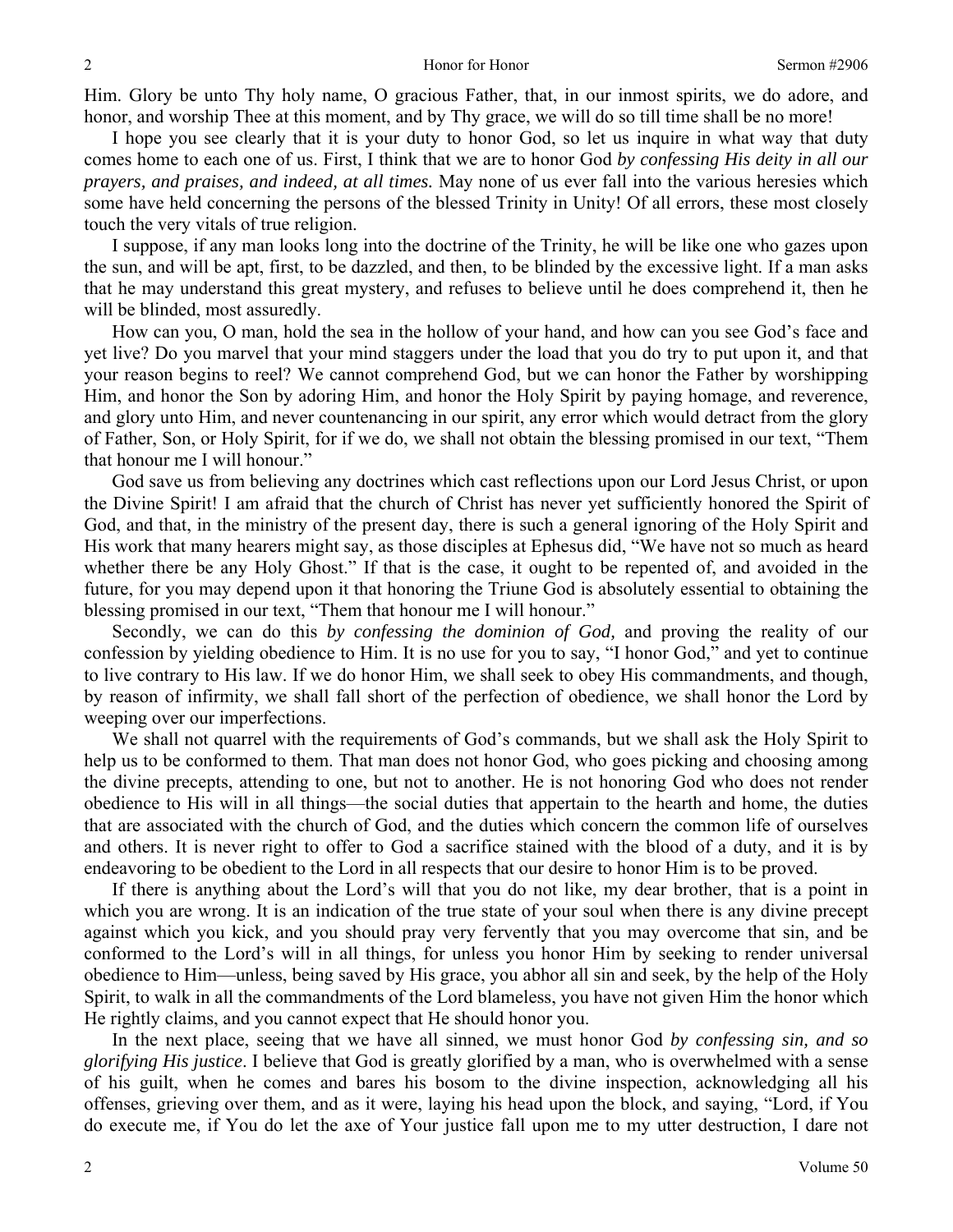complain, for I deserve it all." Therefore, dear friends, submit yourselves to the sentence of God, acknowledge how just it would be if He were to execute it upon you, for so you shall find favor at His hands.

I do not know what else a poor convinced sinner can do, that can be more acceptable to God, with the one exception of his coming to believe fully in Christ. So, guilty one, glorify God by making confession of your guilt. You have broken His holy law, own your offense in having broken it. Pay respect to the commands of God by confessing that you ought to have kept them. Admit the heinousness of the sin by which you have violated the will of God, for in so doing, you will be honoring the Lord.

And you, dear child of God, conscious of so many imperfections, recollect that you honor God when you lie very low before Him—when you loathe yourself—when, as in the very dust, you cry, "The Lord remember His poor unworthy child, and have pity on me!" You are thus magnifying and glorifying the holiness of God to which you feel that you have not yet attained. If you own that you are but dust and ashes in His sight, and not worthy to be regarded with favor by Him, that humility of yours is honoring and glorifying to Him.

Further, we can honor the Lord *by submitting to His teaching*. A great many people go to the Bible to find texts in it to endorse a system of divinity which they have already embraced. That is not honoring God. The right course is to get your system of divinity out of the Bible under the unerring teaching of the Holy Spirit. This is the Book that is to teach us, we are not to try to square it to our scheme, but we are to make our scheme—if we have one—embrace all that is here revealed so far as we can ascertain it.

Young man, I can speak from experience when I say that nothing will give you greater peace of mind than taking the Word of God as your only guide from the very beginning of your Christian life. It is commonly said that "the Bible, and the Bible alone, is the religion of Protestants," but I scarcely know of any sect of Protestants, with one exception, of which that is true. There is something that all the others believe which cannot be found in the Bible, and they have some other book or tradition tacked on at the end of the Bible.

Sit down, my friend, and study the Book without note or comment, asking the Holy Spirit to teach you what it means, and whatever it means, do you believe it. You will not discover all that it means, there will be mistakes in you, as in your fellow Christians, but do you follow the truth, as far as you can see it, wherever it may lead you, even if following it shall cause you to stand quite alone, for in so doing, you will be honoring it, and it will honor you.

It is such a sweet thing to be able to say, "I may have been mistaken, but I have honestly sought to know the mind of God, and with earnest dependence upon the Holy Spirit I have desired to accept His teaching, and as far as I have learned it, I have followed it, regardless of the consequences of doing so, knowing that it must always be safe to follow where the Spirit leads the way."

Act thus, young men and young women, whatever others may do. Some of them are content to follow the erroneous customs of former generations, although they are clearly contrary to the Word of God. Do not you follow their evil example, but while the wax is soft, let it take the divine impression of truth, and so may you grow up to honor God beyond all who have gone before you!

There is another way of honoring God, and that is, *by simply trusting Him at all times*. Be it ever remembered that, the greater our troubles, the greater our weakness, the greater our infirmities, the greater is our opportunity of glorifying God by the aid of His Holy Spirit. "They that go down to the sea in ships, that do business in great waters; these see the works of the LORD, and his wonders in the deep." They see much that landsmen never see, and those who have deep experience of trial and trouble are the people who see most of the wonders of the Lord in the spiritual realm.

Dear brother, all seemed to go well with you until you trusted God, but since you did so, everything has seemed to go wrong with you. Can you trust Him now? Faith, when we are in smooth water, honors God, but faith, when we are in rough waters, will glorify Him far more. It is easy to bless His name when the barn is full, and the table loaded, but can you glorify Him now that the homestead is burned down, and the cupboard is bare? Ah, good woman, you could glorify God when your husband was in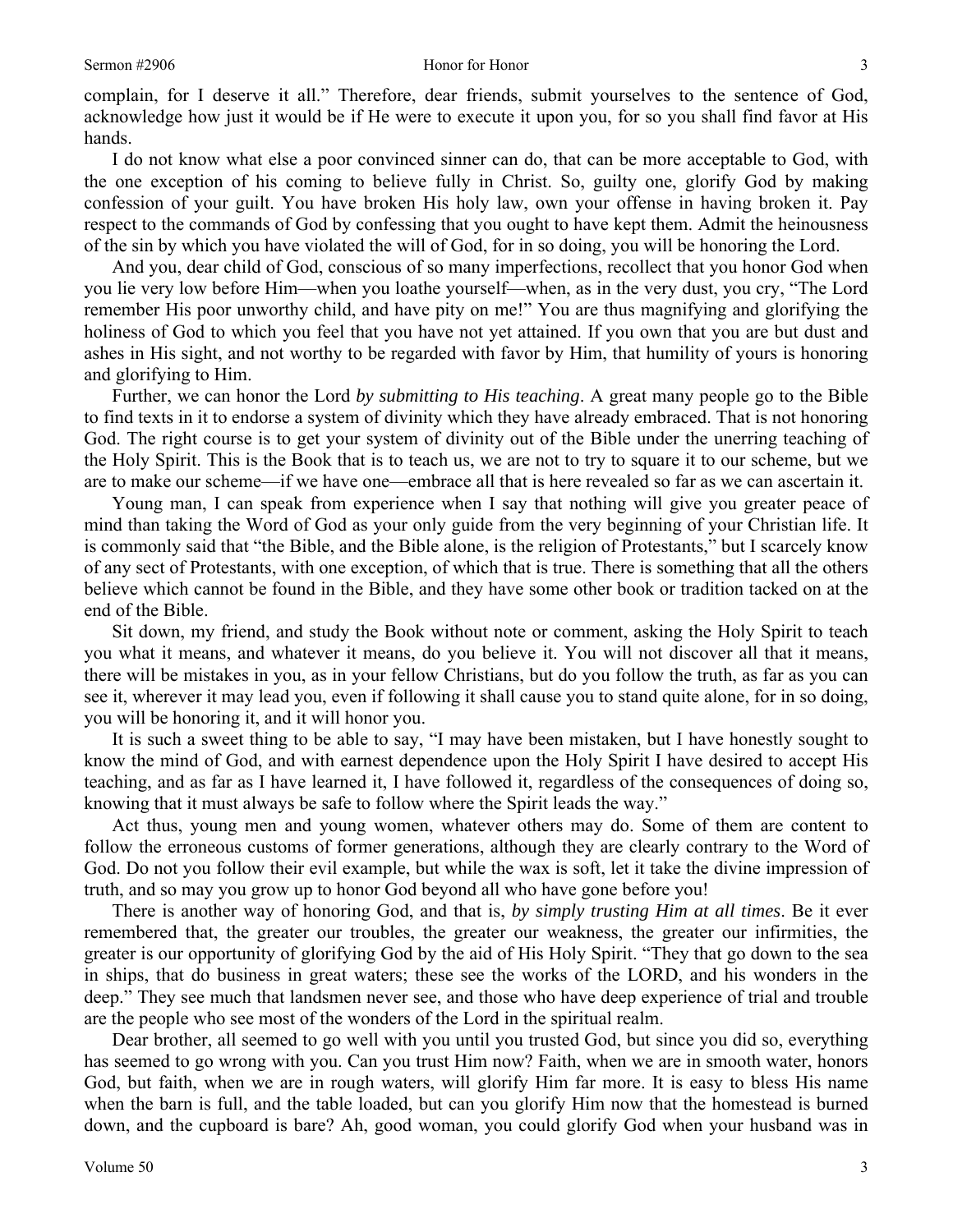#### 4 Honor for Honor Sermon #2906

vigorous health, and your children were all round about you, but now that he has been taken from you, and your children are following him, consumption seizing upon them one after the other, can you trust the Lord now?

And you, my brother, now that your leg is broken, or your lungs begin to fail, or the asthma comes upon you, or old age is coming to cripple you—now that your circumstances are changing, and that your friends, like the swallows in autumn, begin to forsake you, can you rejoice in the Lord, and glory in the God of your salvation now? If you can do so, it is now in your power to honor God in a very wondrous way. It is glorious to be able to say, with Job, "Though he slay me, yet will I trust in him." Whatever happens to you, never doubt the wisdom of God's working, or the love of His heart, but still "rest in the LORD, and wait patiently for him." If you do this, you will honor Him, and He will in due time honor you.

I might remind you of many other ways in which we may honor and glorify God, but I will only mention one more, and that is this, *when we have not any particular trouble, we ought to honor God by great joy*. I do not mean by such joy as the worldling has in his corn and wine, but by holy joy. How few Christians speak of God as their exceeding joy! I think we do meet with cheerful Christians, nowadays, more frequently than we used to do, for we were, at one time, taught that the longer a man's face, the greater was his grace. We do not believe in any such notion as that, yet to my mind, we seldom, if ever, attain to the standard of joy which ought to be the abiding portion of a child of God.

The elect ought to be the happiest people beneath the sky. Look at a great furnace when there is a strong blast blowing upon it, what intense heat there is there! A Christian ought to be like that furnace, glowing with intense delight, fervent love, and overflowing joy. Why should you not rejoice, beloved? Your sins are forgiven you, you are an heir of heaven, you are, it may be, within a month or two, or within a year or two, of being at God's right hand, to go no more out forever, why should you not rejoice?

Even now, His Spirit dwells within you, His heart burns with love towards you, and He rejoices over you, why should you not rejoice? If you did rejoiced more, you would honor the Lord more, and He would honor you even as He has promised. The poorest saint here can share in this great blessing simply by honoring God. The man with the least talent can honor God. The most ignorant Christian, the one who is least instructed in worldly learning, can honor God. The weakest in bodily health, the sick, the dying can all honor God, if they are His people, this plain duty is one which is possible to all the saints, by the Holy Spirit's gracious aid. May He help each one of us to carry it out, and truly to honor God!

**II.** Now I turn to the second point—HERE IS A VERY GRACIOUS REWARD, "Them that honour me I will honour."

First, *this is true in the church of God*. The sons of Eli, Hophni and Phinehas, were priests, but they did not honor God, and therefore God did not honor them. The people despised them, and loathed the very services of the sanctuary because of their sin, and God thrust them out of the priest's office. I believe, my brethren—and there are many of us who either are already ministers of the Gospel, or are in course of training for that high office—I believe that, unless we, with all our hearts, honor God in our ministry, He will never honor us.

My dear brother, if you ever go in for anything else but glorifying God, you will make a failure of it. If you start with the idea of being a fine preacher, one who is able to orate in rounded periods and flowery sentences, or if it is your great ambition to gain a good position among respectable people, you will certainly come down with a crash, and great will be your fall.

But if any young man, truly called of God, says to himself, "I will glorify God, whether I live or die—whether I am poor or whether I am prosperous—whether I am the means of bringing many souls to Christ, or am, apparently, a failure in my ministry, I will, at least, preach the truth, and I will pray over it, and I will agonize in prayer for the souls of men. My teaching shall not aim at glorifying philosophical opinions or displaying my own culture and my own powers of thought, but I will, above everything else, honor God, I will honor the Father, the Son, and the Holy Spirit, I will preach nothing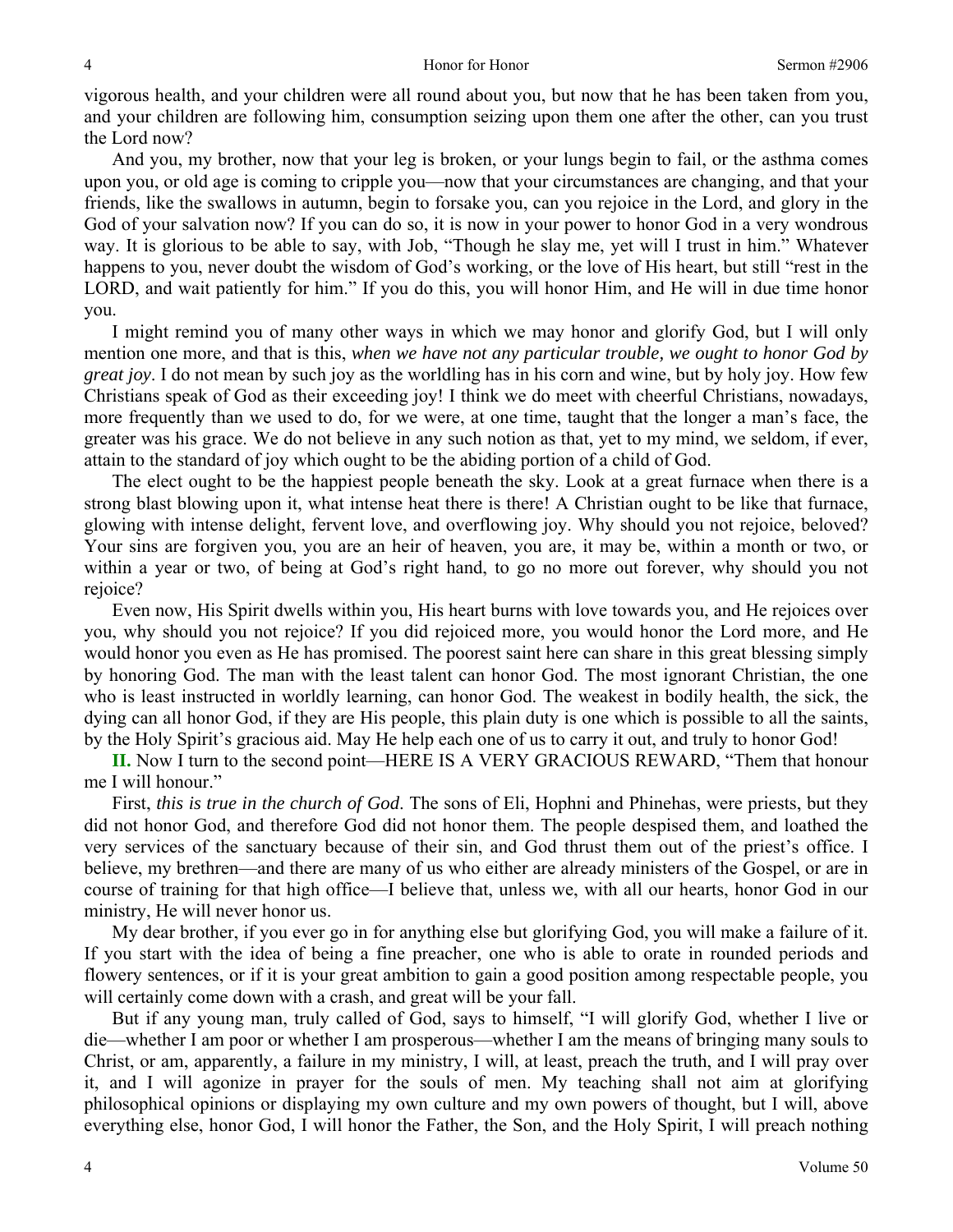up but Christ and nothing down but sin. I shall not seek to honor the denomination to which I belong, but I will live and labor simply to honor God"—well, my brother, if that is your resolve, then the Lord will honor you.

Then, next, *this promise is true with regard to our own households*. Poor Eli, I have no doubt, wished to have honor in his own house, so he paid great deference to his wicked sons. He knew that they were doing very, very wrong, but he spoke very gently to them, just as some Christian people, whom I know, are doing in their own families. Their boys are living as badly as ever they can, but they only say, "Our sons are so high-spirited and so easily offended that we must only indirectly hint that they are doing wrong. It would never do for us to pull them up sharply, and say to them right straight out, 'You are going headlong to hell, and we implore you to stop, for if you continue to act as you are now doing, you will be ruined forever."

Yes, and in many a house God is not honored by family prayer, and the boys and girls are taught to look after money as if that were the chief end of life. "You go in for business, John, and make money somehow, and do not be too particular about the means you employ in getting it. And Mary, that is a very nice young man, an excellent Christian man too, who is coming to see you, but he will not do for a husband, he has not enough money, and that is the main thing to be considered nowadays."

The worship of Mammon, the golden calf, prevails almost everywhere. God commanded His ancient people not to offer their children to Moloch, but it is done very often now, many parents are offering their sons and daughters to Moloch—the Moloch of fashion, the Moloch of wealth, daughters are given to men without characters as long as they have a sufficient quantity of gold.

Well now, if the father or mother, instead of falling into that sin, says, "My chief concern for my dear boys and girls is that they should know the Lord. I should be glad to see them succeeding in business, or happily married to those who are in a good position, but my great longing is that they may know Christ, and be found in Him, for that is the main thing after all, and I will not tolerate in my house anything that Christ would not look upon with approbation, neither will I permit, so far as my power can go, anything that would grieve the Spirit of God," I believe that wherever parents thus seek the honor of God, God will honor their families very wonderfully.

You will find, almost everywhere, that when a man gives everything up for God, and does not look so much for the advancement of his own family as for the good of God's family as a whole, the Lord says to him very much what Queen Elizabeth said to one of the London merchants of her day. "I want you to go to Hamburg, to attend to some business of mine," said the queen. "But your majesty," said the merchant, "my own business will suffer in my absence." "No," said the queen, "it will not, for if you attend to my business, I will attend to yours." And the Lord says to us that if we honor Him, He will honor us, and even in this present life He will give us a hundred fold for anything we give up for Him, and in the world to come life everlasting.

May none of you, dear friends, ever be like Eli, who had to mourn over the destruction of his sinful sons, but may you honor God in your families, for then He will also honor you there. Who is so honored as the venerable Christian man who has his sons and his grandsons around him? He is a king, every inch of him, though, perhaps, he never earned more than a day-laborer's wages. As he lays his hands upon the heads of his children's children, and implores his God to be their God also, I seem to see a patriarch stand before me in a grandeur which an emperor might envy. God will honor you in your family if you honor Him there.

Then again, God has a way of honoring His people *in the society around them*. You, young man, going into that warehouse, and taking a clerkship with many others, if you are consistent, true to your colors, and serve God faithfully, they will ridicule you, very likely, for a while, but if you continue to be consistent, they will soon respect you. If you honor God, God will honor you, and you will find that, in society, it is the wise and safe method to keep the Lord always before you.

Some of you, young men, who have come up to London from the country, are apt to think that, as others do not go to a place of worship on the Sabbath, you will not do as you did at your home, but I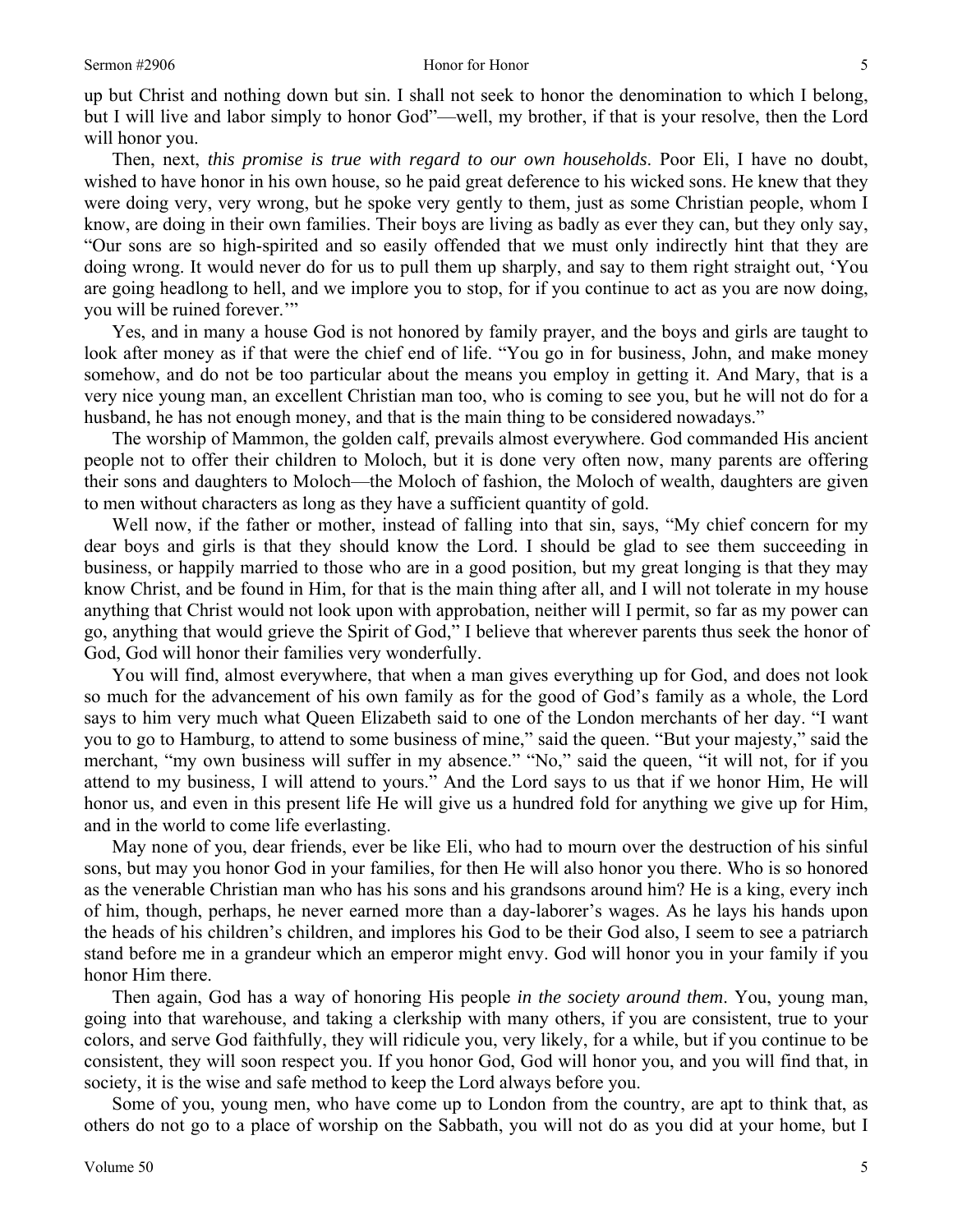pray you to keep up your good country custom, for your employers, and those who are about you, will think far better of you if you do so, and although this is, by itself, a low and ignoble motive, yet it has its place among the higher reasons for attending the means of grace. If you honor God, you will get honor in the eyes of those whose opinion is worthy of your regard.

Again, if we honor God, He will honor us *in the wide, wide world,* so far as our influence may reach. Look at that great crowd gathered in Smithfield. Who is that poor wretch standing in the middle? Many of those around him look upon him with the utmost scorn and derision. They have chained him up to a stake, and they are bringing dry kindling, for they are going to burn him to death.

Who is that man? People in the crowd cry out that he is a dreadful heretic, who deserves to die, but if you turn to Foxe's Book of Martyrs, you will find his name recorded there amongst the noble army who died as heroes of the cross.

Because he suffered for Christ, God has honored him, and at this present day, who among us would not rather be the martyr who was burned than the cardinal who was the means of getting him burned? Who would not rather have been numbered amongst the faithful multitudes, in the valleys of Piedmont, whose names are all unknown, than have been the Duke of Savoy, or the King of France, or the Pope of Rome, who conspired together to put them to death?

And dear friends, if God did not honor us before men at all, it would not matter much, for *those who honor Him, He honors in their own consciences.* God can honor you, even though nobody else sees that He does it, in such a way that you will be more contented with that honor than if your name and fame were blazoned forth before the whole world. The orator who addressed an audience, and found that all his hearers went away with the exception of one man, was quite content with his one auditor, for that man was Plato, and if in this world, you should so act that you should have no approbation left except the approval of God manifested to your own conscience, you might well be content.

"I, Athanasius, against the world," was a grand thing for that staunch hero of the faith to be able to say, but if God was with Athanasius, he might just as well have said, "I, Athanasius, against fifty thousand worlds," for what is the whole universe in comparison with God? "If God be for us, who can be against us?"

Honor God, my dear young friend, leaving the parental roof, and coming to London, I pray you to honor God, and even if you should not meet with the esteem which a good character ought to win for you from those by whom you are surrounded—if you should come under a cloud—if you should, after all, have to live a life of poverty and obscurity—yet the fact that you have done what is right, and that God smiles upon you with approval, and gives you peace of conscience, and quiet confidence in your soul, will be a sufficient reward for you.

I close by reminding you that *we never know, any of us, how much God is honoring us*. You did a noble deed the other day, my brother, yet no one said, "Thank you," for it. You gave all you had, poor widow—the two mites that were all your living, and nobody knew anything about it, but do you suppose that there is no fame except that which is spoken of by the breath of man? There are blessed spirits hovering all around us, multitudes of holy angels are watching the saints, and they see and approve all that is right, and I doubt not that often, there is a worthy eulogium uttered by angelic lips when they see the devotion of the saints of God—the devotion which is unseen by mortal eyes.

And last of all, there shall come a day when this earth shall be all ablaze, and amidst the terrors of that great consummation of the age, the dead shall rise, and you shall be among them, brother. Then shall the trumpet sound exceedingly loud and long, and all human beings, and the fallen spirits too, shall come to judgment, and there, amidst such a throng as never was beheld before, the despised, misrepresented, persecuted follower of the right, who honored God at all costs, shall receive, before the assembled universe, honor from the Lord of all.

Lift up your heads, O ye children of God, for your redemption draweth nigh! It is a grand day, with some men, when they receive the Victoria Cross from their sovereign's hand, or when they are elevated to the House of Lords, but it will be a far higher honor when Christ shall say to the righteous, "Come, ye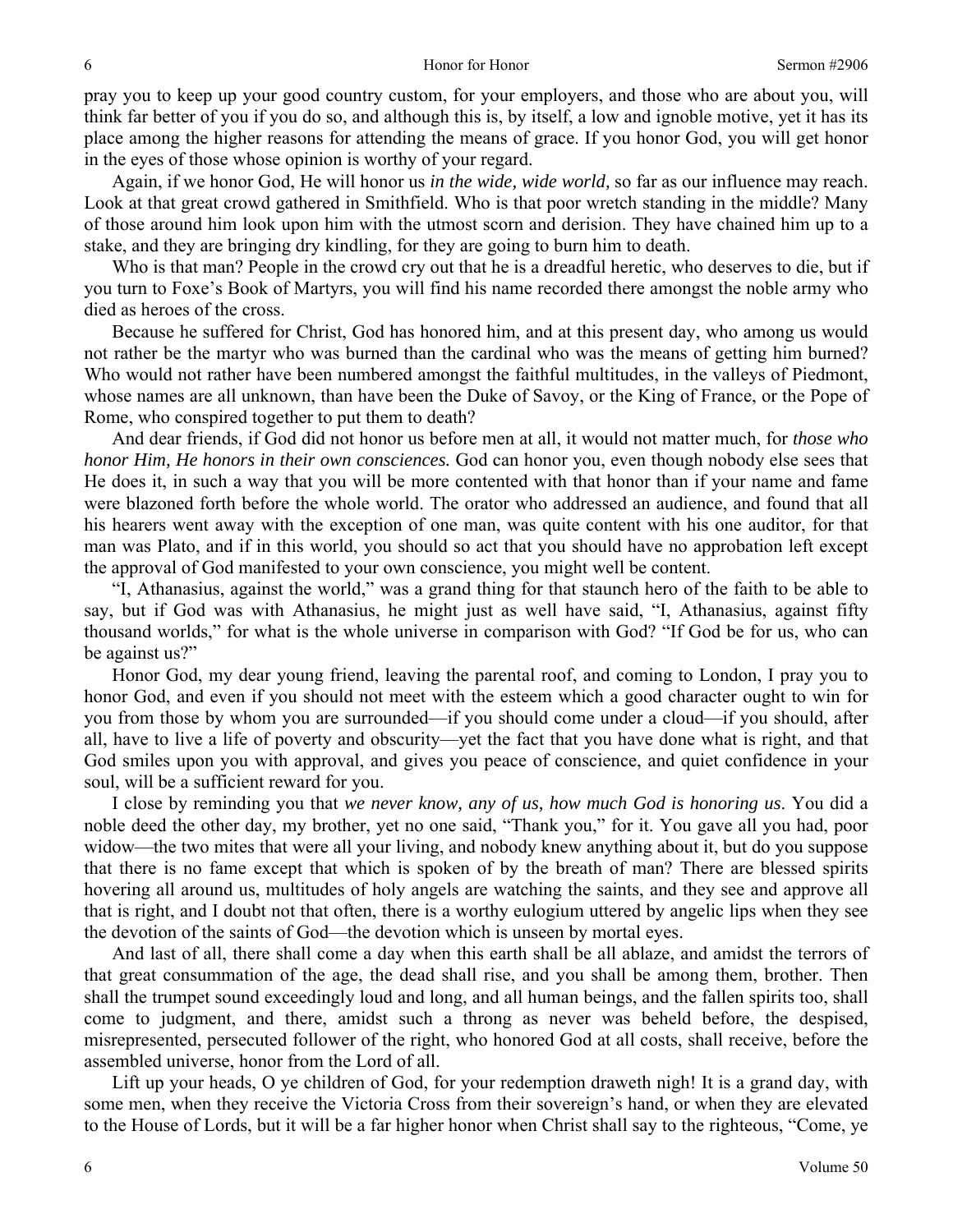blessed of my Father; inherit the kingdom prepared for you from the foundation of the world," and when He shall say to each one who has faithfully served Him, "Well done, good and faithful servant, thou have been faithful in a few things, I will make you ruler over many things; enter thou into the joy of thy Lord."

Brothers and sisters, if God has saved us, let us live as in the light of the coming day of judgment, and may the Lord have mercy upon us in that day, and honor us because first, by His grace, He enabled us to honor Him!

As for you who never think of honoring God, and never care about Him, your destruction is certain if you continue in the way in which you are now walking. If you want to know how you may be damned, it is only a little matter of neglect that will ensure it. "How shall we escape if we neglect so great salvation?" I fear that many of you are living in that neglect. May the Holy Spirit graciously turn you from it, and cause you to seek the Lord, and believe in Jesus, this very moment, that you too, honoring God by your confession of sin, and by believing in His Son, Jesus Christ, whom He has set forth as the one propitiation for sin, may find the promise of our text true to you also, for He will honor you even as you have honored Him.

## **EXPOSITION BY C. H. SPURGEON**

## *1 SAMUEL 2*

**Verses 1-3.** *And Hannah prayed, and said, My heart rejoiceth in the LORD, my horn is exalted in the LORD: my mouth is enlarged over mine enemies; because I rejoice in thy salvation. There is none holy as the LORD: for there is none beside thee: neither is there any rock like our God. Talk no more so exceedingly proud; let not arrogance come out of your mouth: for the LORD is a God of knowledge, and by him actions are weighed.* 

This is a very suggestive and forcible expression. God does not judge our actions by their appearance, but puts them into the scales of the sanctuary, and weighs them as carefully as bankers weigh gold.

**4-8.** *The bows of the mighty men are broken, and they that stumbled are girded with strength. They that were full have hired out themselves for bread; and they that were hungry ceased: so that the barren has born seven; and she that hath many children is waxed feeble. The LORD killeth, and maketh alive: he bringeth down to the grave, and bringeth up. The LORD maketh poor, and maketh rich: he bringeth low, and lifteth up. He raiseth up the poor out of the dust, and lifteth up the beggar from the dunghill, to set them among princes, and to make them inherit the throne of glory: for the pillars of the earth are the LORD's, and he hath set the world upon them.* 

What a clear view Hannah had of the sovereignty of God, and how plainly she perceived that God overrules all mortal things, and does as He wills! How she seemed to glory in the power of that almighty hand whose working unbelievers cannot discern, but which, to this gracious woman's opened eye, was so conspicuous everywhere!

**9-12.** *He will keep the feet of his saints, and the wicked shall be silent in darkness; for by strength shall no man prevail. The adversaries of the LORD shall be broken to pieces; out of heaven shall he thunder upon them: the LORD shall judge the ends of the earth; and he shall give strength unto his king, and exalt the horn of his anointed. And Elkanah went to Ramah to his house. And the child did minister unto the LORD before Eli the priest.* 

*Now the sons of Eli were sons of Belial; they knew not the LORD.* 

Yet they were priests, and when a man stands up to minister in holy things, and by virtue of his office is supposed to know the Lord, yet really does not, he stands, not only in a position of the utmost guilt, but also in a position in which he is never likely to get a blessing. He seems to be beyond the reach of the ordinary agencies of mercy, because he has assumed a position to which he has no right.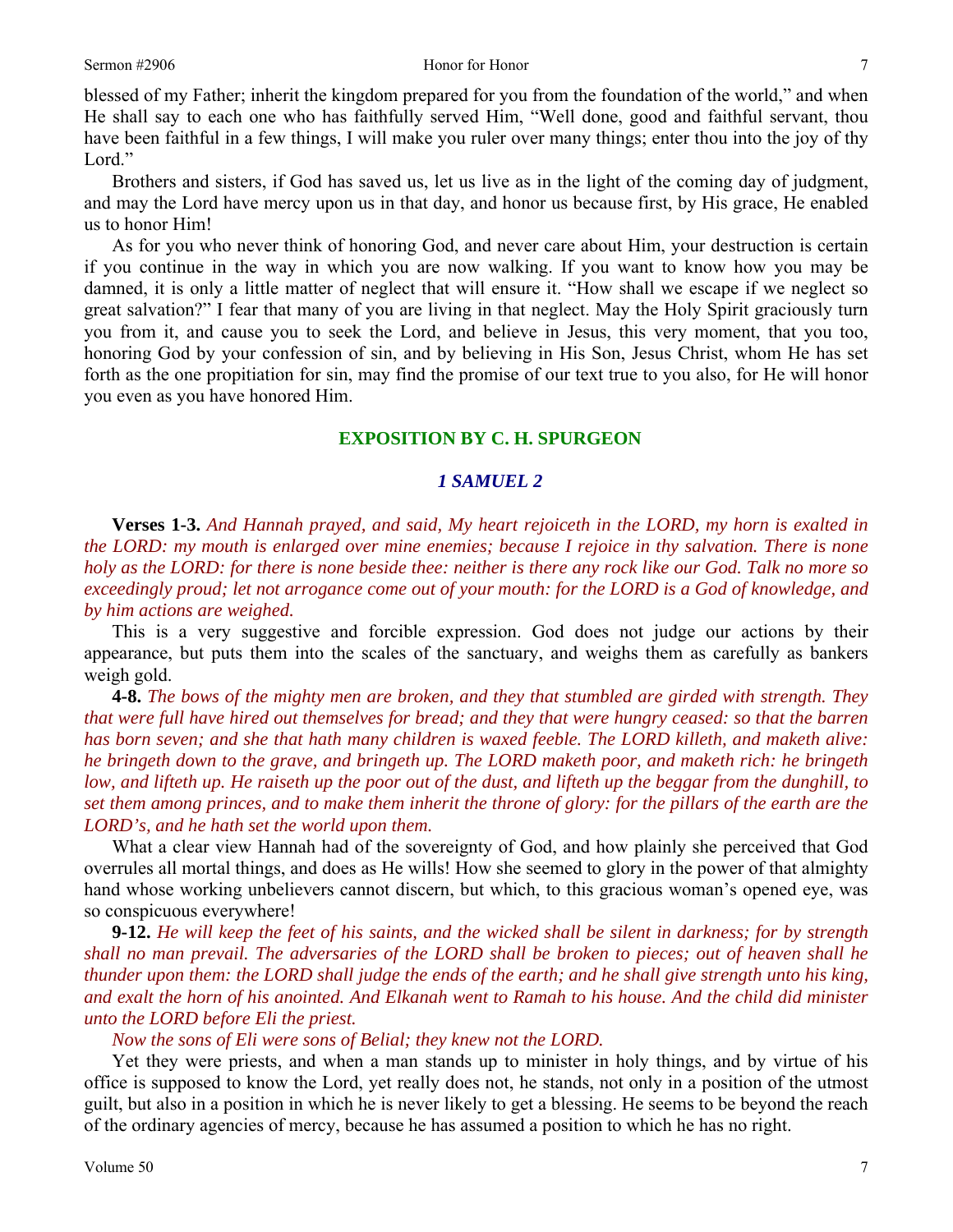**13-14.** *And the priest's custom with the people was, that, when any man offered a sacrifice, the priest's servant came, while the flesh was in seething, with a fleshhook of three teeth in his hand; and he struck it into the pan, or kettle, or caldron, or pot; all that the fleshhook brought up the priest took for himself. So they did in Shiloh unto all the Israelites that came thither.* 

There was no such rule or regulation given by God, but these sons of Eli had made rules for themselves. It is always wrong to alter the regulations of the Lord's house. Even the least of them should be obeyed exactly as it stands.

**15-16.** *Also before they burnt the fat, the priest's servant came, and said to the man that sacrificed, Give flesh to roast for the priest; for he will not have sodden flesh of thee, but raw. And if any man said unto him, Let them not fail to burn the fat presently, and then take as much as thy soul desireth; then he would answer him, Nay; but thou shalt give it me now: and if not, I will take it by force.* 

There were sacrifices in which God had His portion in the burning of the fat upon the altar, and the priest had a portion allotted to him, and the offerer himself had a portion upon which he fed, in token of his communion and fellowship with God. The priest ought to have been content with what was an ample portion for him, but the greed of these young men prostituted holy things, and defiled the house of the Lord.

**17.** *Wherefore the sin of the young men was very great before the LORD: for men abhorred the offering of the LORD.* 

They not only grieved God, but they also grieved His people so much that they ceased to come where their consciences were wounded, and where their most tender sensibilities were perpetually shocked.

**18.** *But Samuel ministered before the LORD, being a child, girded with a linen ephod.* 

What a contrast there was between little Samuel and the sons of Eli! He was not led astray by the evil example of those who were older than himself, and to whom he would naturally look up because of their high office. This dear child escaped contamination because God's grace preserved him, and also because his mother's prayers, like a wall of fire, were round about him.

**19-21.** *Moreover his mother made him a little coat, and brought it to him from year to year, when she came up with her husband to offer the yearly sacrifice.* 

*And Eli blessed Elkanah and his wife, and said, the LORD give thee seed of this woman for the loan which is lent to the LORD. And they went unto their own home. And the LORD visited Hannah, so that she conceived, and bare three sons and two daughters. And the child Samuel grew before the LORD.* 

She lent one child to the Lord, and she had five others given to her. God always pays good interest on all His loans. "He that hath pity upon the poor lendeth unto the LORD." It would be well if more would see how much per cent they could get from such a loan as that.

**22-25.** *Now Eli was very old, and heard all that his sons did unto all Israel; and how they lay with the women that assembled at the door of the tabernacle of the congregation. And he said unto them, Why do ye do such things? for I hear of your evil dealings by all this people. Nay my sons; for it is no good report that I hear: ye make the LORD'S people to transgress. If one man sin against another, the judge shall judge him: but if a man sin against the LORD, who shall entreat for him?* 

That is the way Eli rebuked his sons. "And very gently he did it, dear old man," says someone. Yes, but don't you imitate him, for if you do, you may also inherit the curse that came upon his house. There are other virtues in this world besides gentleness. There is sometimes needed the power to speak sternly—to rebuke with firmness and severity, and Eli had not this. He was an easy-going old soul. Ah! but when the honor of God is at stake, such action as his is out of place. It is all very well to have everybody saying, "Mr. So-and-so is such an amiable man, there is no sectarianism and no bigotry about him, he never says a word to offend anybody." Just so, but Martin Luther was not at all that kind of man, and where should we have been without such protests as his?

**25.** *Notwithstanding, they hearkened not unto the voice of their father, because the LORD would slay them.*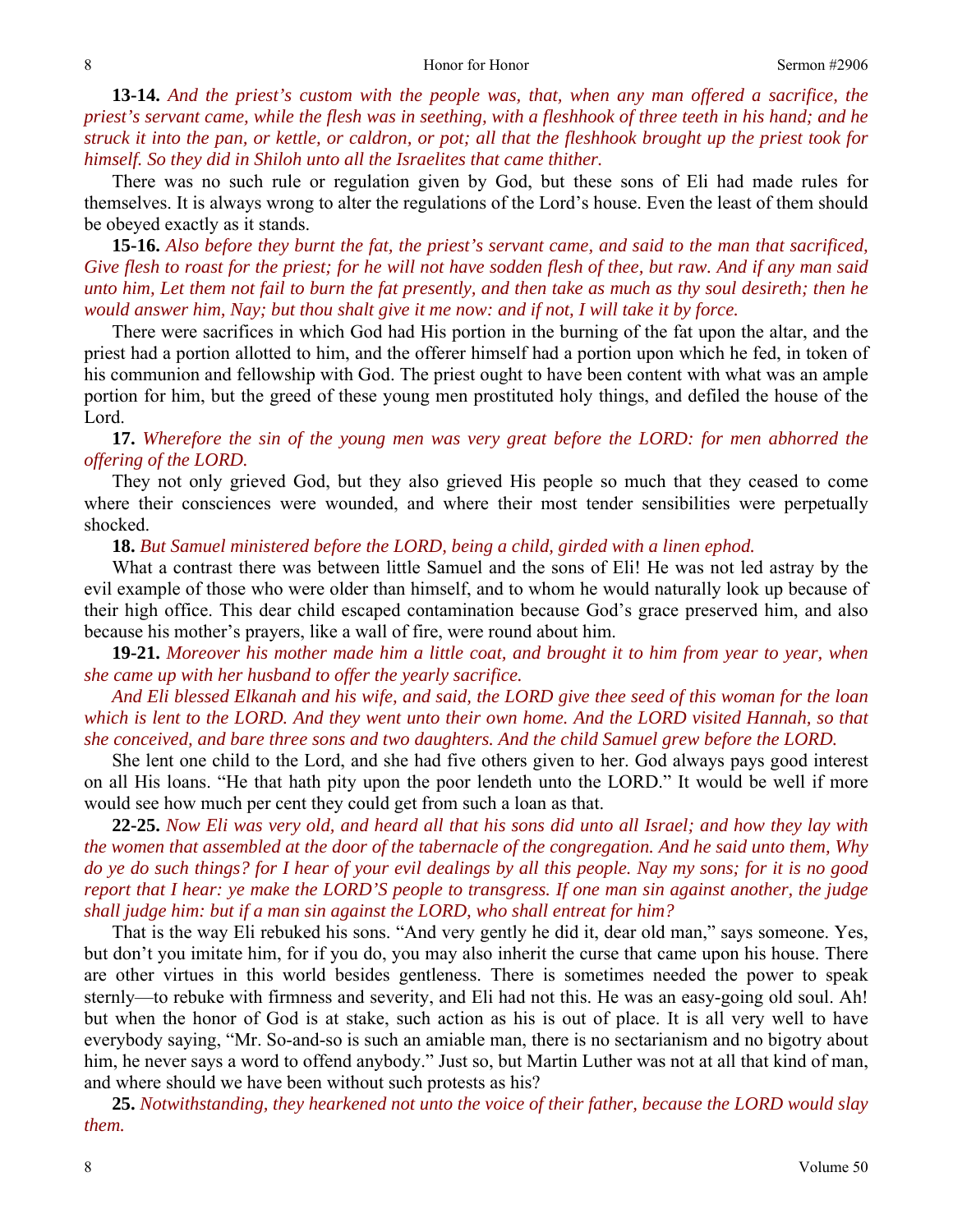They had gone so far in their sin that the Lord permitted them to go further still, and to bring punishment upon themselves for their evil deeds.

**26.** *And the child Samuel grew on, and was in favour both with the LORD, and also with men.* 

How vividly the Holy Spirit brings out the contrast between Samuel and these two wicked young men! They grew on in sin, but the child Samuel grew on in favor both with God and with men. The Lord loves to watch His lilies growing among the sharp thorns, and to see how brightly His stars are shining in the blackest night.

**27-28.** *And there came a man of God unto Eli, and said unto him, Thus saith the LORD, Did I plainly appear unto the house of thy father, when they were in Egypt in Pharaoh's house? And did I choose him—* 

That is, Aaron—

**28-30.** *Out of all the tribes of Israel to be my priest, to offer upon mine altar, to burn incense, to wear an ephod before me? and did I give unto the house of thy father all the offerings made by fire of the children of Israel? Wherefore kick ye at my sacrifice and at mine offering, which I have commanded in my habitation; and honourest thy sons above me, to make yourselves fat with the chiefest of all the offerings of Israel my people? Wherefore the LORD God of Israel saith, I said indeed that thy house, and the house of thy father, should walk before me forever:* 

There was a condition attached to that promise—a condition implied, if not expressly stated.

**30-31.** *But now the LORD saith, Be it far from me; for them that honor me I will honour, and they that despise me shall be lightly esteemed. Behold, the days come, that I will cut off thine arm,—* 

That is, "the strength of thy family shall be taken away,"—

**31-33.** *And the arm of thy father's house, that there shall not be an old man in thine house. And thou shalt see an enemy in my habitation, in all the wealth which God shall give Israel: and there shall not be an old man in thine house for ever. And the man of thine, whom I shall not cut off from mine altar, shall be to consume thine eyes, and to grieve thine heart: and all the increase of thine house shall die in the flower of their age.* 

God does not think little of sin in His ministers, and in His sanctuary. There is a difference between sin and sin. The place where it is committed may make a difference, and the office of the man who commits it may make a difference. Sin makes its culmination when the sinner is highly favored, and brought into close relationship with God by office.

**34-35.** *And this shall be a sign unto thee, that shall come upon thy two sons, on Hophni and Phinehas; in one day they shall die both of them. And I will raise me up a faithful priest, that shall do according to that which is in mine heart and in my mind: and I will build him a sure house; and he shall walk before mine anointed for ever.* 

No doubt first referring to Zadok, who succeeded afterwards to the priest's office, but looking further forward still to our Lord Jesus Christ, who is the ever-faithful High Priest who always does according to that which is in the mind and heart of the Father.

**36.** *And it shall come to pass, that every one that is left in thine house shall come and crouch to him for a piece of silver and a morsel of bread, and shall say, Put me, I pray thee, into one of the priests' offices, that I may eat a piece of bread.* 

Or rather, as the margin has it, "Put me, I pray thee, into somewhat about the priesthood." "Put me into something that has to do with the priesthood." So the house of Eli passed from its honorable elevation into degradation and poverty. However highly favored any of us may have been, let us never presume upon that, and turn aside to sin. If we do not know the Lord, and do not honor Him in all the acts that we perform in His name, it may be that a like degradation to that of Eli's house may come upon us because we have despised the will and the words of the Most High.